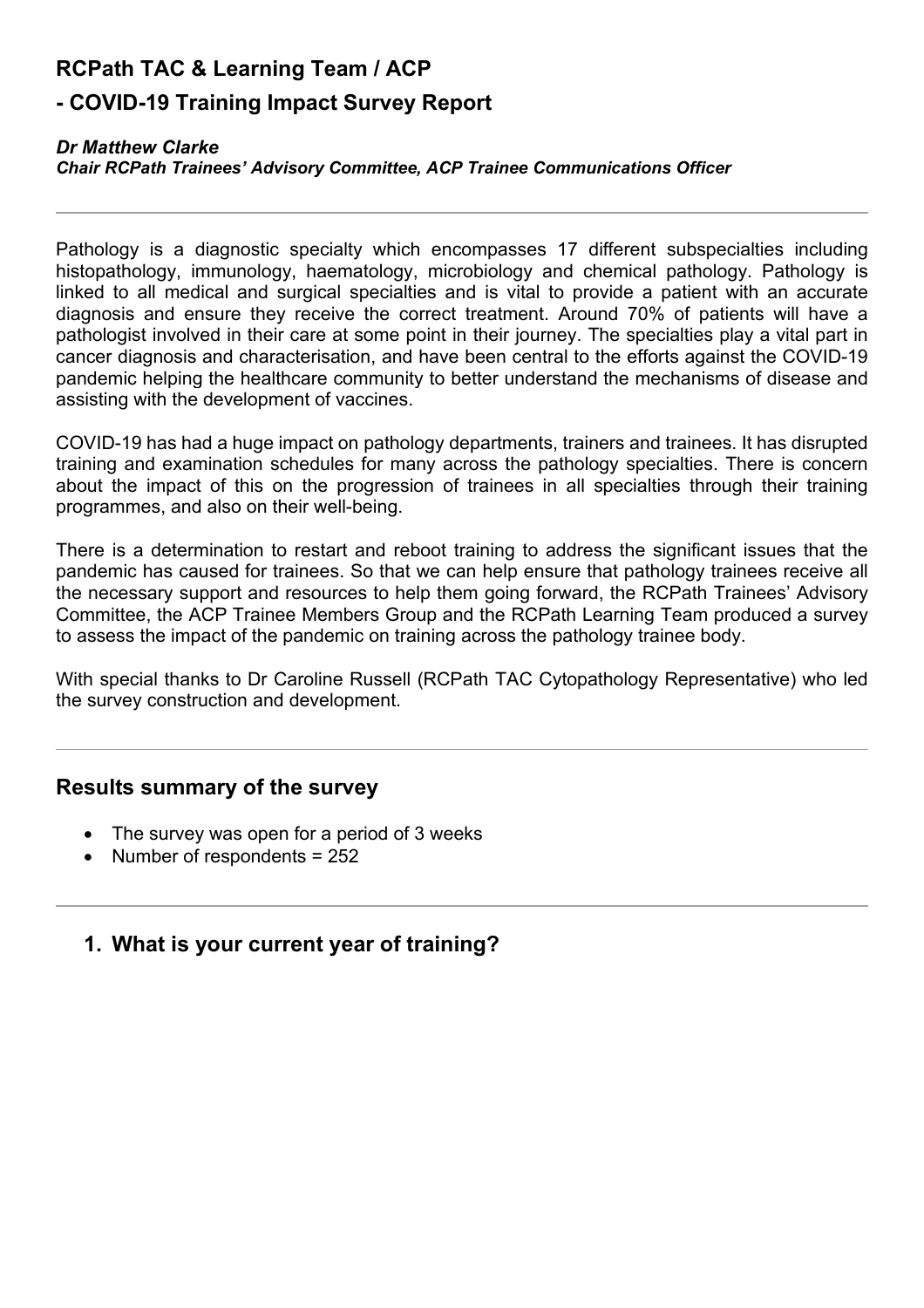

• All stages of training were represented among the responses, with around half respondents being from years 1-3 and half from later stages of training

# **2. What is your specialty?**



#### **Key**

- 1. Chemical Pathology
- 2. Chemical Pathology (Metabolic Medicine)
- 3. Clinical Biochemistry
- 4. Cellular Pathology (Histopathology, Diagnostic Neuropathology, Paediatric & Perinatal, Forensics)\*
- 5. Haematology
- 6. Histocompatibility and Immunogenetics
- 7. Immunology
- 8. Infection specialties (Medical Microbiology, MM/ID/ MM/TM/ MV, MV/ID, MV/TM)\*\*
- 9. Oral & Maxillofacial Pathology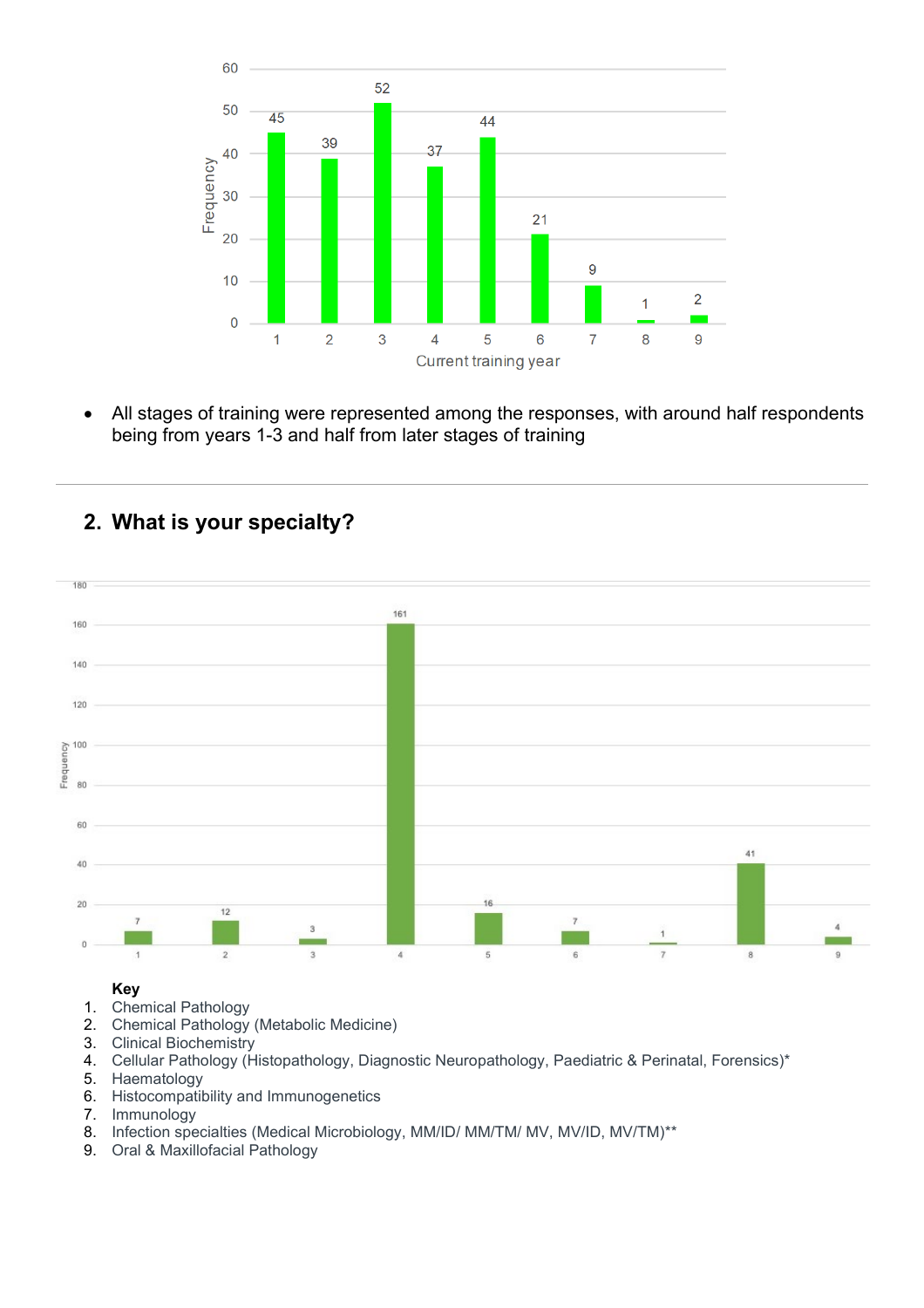\*Histopathology (145), Diagnostic Neuropathology (5), Forensic Histopathology (5), Paediatric and Perinatal Pathology (6).

\*\* Medical Microbiology (6), Medical Microbiology & ID (28), Medical Microbiology & TM (0), Medical Virology (1), Medical Virology & ID (6), Medical Virology & TM (0).

• The most frequent specialty of the respondents was Histopathology (54.75%, n=145/252) followed by Medical Microbiology & ID (11.11%, n=28/252)





#### **Key**

- 1. Pre-FRCPath Part 1
- 2. Pre-FRCPath Part 2
- 3. Post-FRCPath Part 2
- 4. Post-CCT
- Most respondents were Pre-Part 2 (56.97%, n=143/251) followed by Pre-Part 1 (29.88%, n=75/251). Pre-Part 1 = years 1-3, Pre-Part 2 = years 3-4.

# **4. In which region are you based?**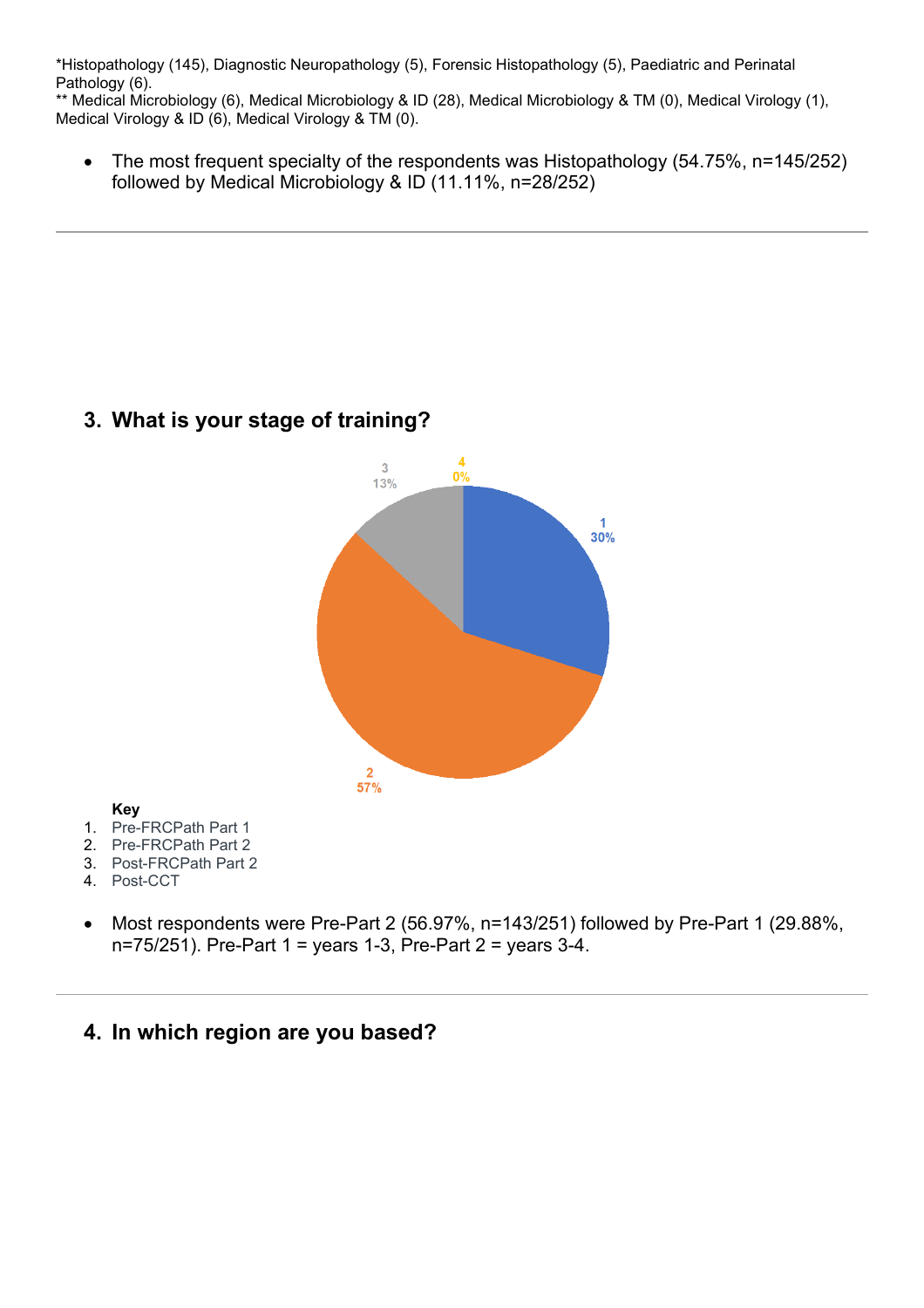

- The majority of the respondents were based in England (81%, n=200/248).
- 14% (n=35/248) were based in Scotland, 3% (n=8/248) in Northern Ireland and 2% (n=5/248) were in Wales.
- Within England, most respondents were from London (n=38), Yorkshire (n=34), East Midlands (n=21) and the West Midlands (n=21) deaneries.



# **5. What impact has COVID-19 had on your training?**

### **Key**

- 1. Loss of training/time out through re-deployment (please specify in the comments box how long you were redeployed for and where)
- 2. Lower case numbers/less experience
- 3. Difficulties with supervision due to social distancing
- 4. Shielding/unable to go to work for health reasons (please specify the length of time you were unable to go to work in the comments box)
- 5. Time lost due to isolation/illness
- 6. Difficulties with teaching due to social distancing/travel restrictions
- 7. None
- 8. Other (please specify)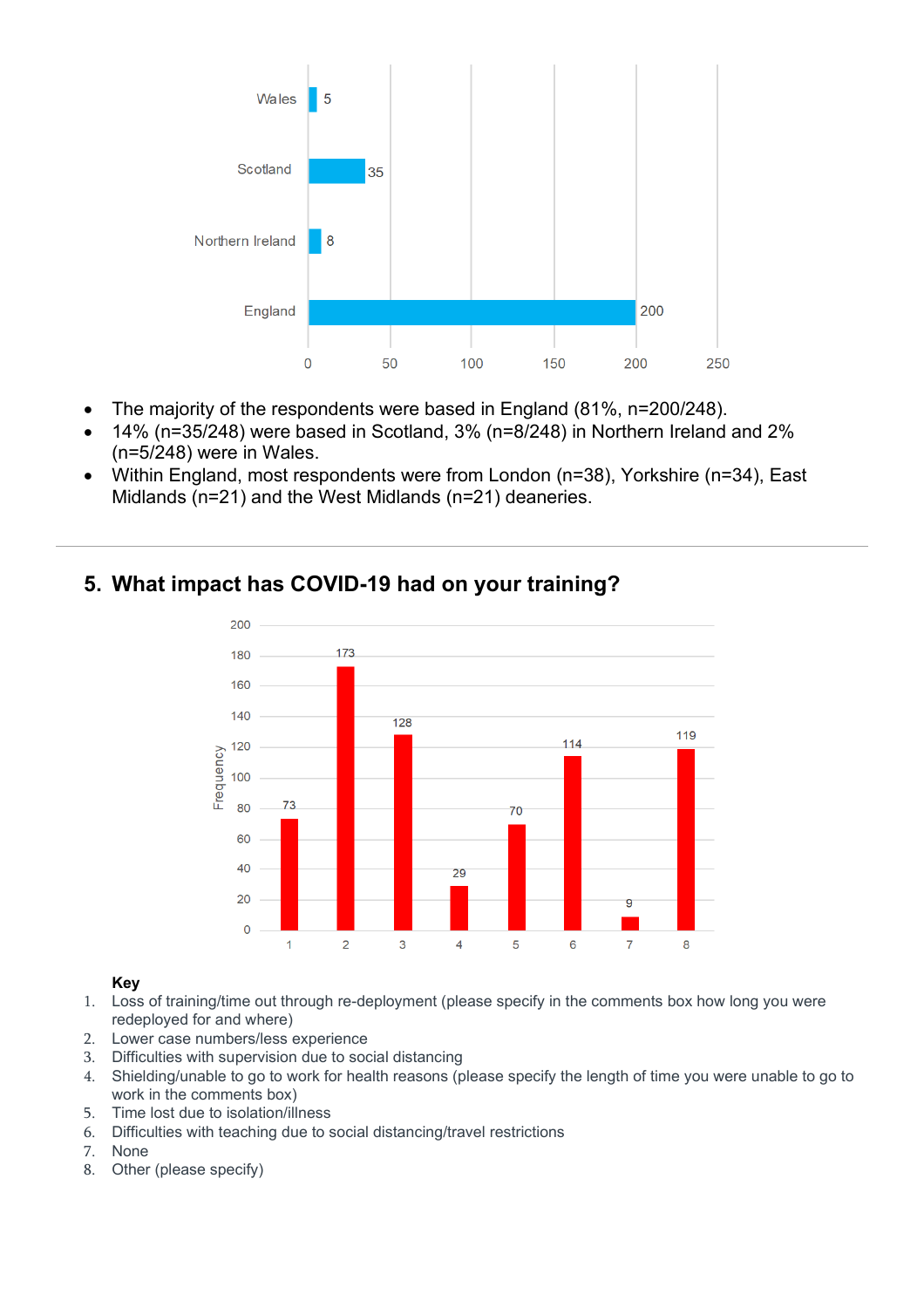### **Health and well-being**

- Pregnancy and difficulties with childcare / having to home-school during lockdowns
- Challenging personal circumstances concern for families at home and abroad
- Significant concerns raised regarding the process of redeployment raising safety and wellbeing issues for trainees
- Needing to self-isolate / shielding
- Significant well-being issues trainees feeling disillusioned let down, wanting to leave medicine but feel trapped, increased anxiety, loss of confidence

### **Training disruption**

- Redeployment taking away training time
- Postponement of the exams
- Phone clinics resulted in lack of opportunity for assessment / asking questions
- Fewer teaching opportunities from seniors
- Multi-disciplinary team (MDT) meeting participation by trainees was limited
- Courses cancelled and now long waiting lists
- Consultants reporting from home and no facilities for digital pathology for trainees in departments
- Inability to get specialist placements arranged
- Pressure to sit exams
- Training inequalities
- Impact and disruption on trainees in research / Out of Programme Research (OOPR)

### **Specialty-specific issues**

• Lack of opportunities for autopsy (cellular pathology trainees)

### **Summary**

The most frequent response was that trainees have seen lower case numbers and have had less experience throughout the pandemic. This is a knock-on effect of fewer routine cases presenting to the health service. They have also not been able to receive the supervision and teaching they expected, as a result of social distancing and travel restrictions. Many consultants have been working from home and with insufficient digital infrastructure in departments, meaning that supervision and training has suffered. Many commented that redeployment for periods of time in unrelated specialties took away training time and many histopathology trainees were unable to perform autopsies, take part in MDT meetings and arrange specialty placements e.g. neuropathology and paediatric pathology. Trainees also commented that they were unable to attend courses and are now struggling to register for them because of increased demand. These factors are made more challenging by increased pressure felt by some trainees to sit examinations when they do not feel ready to do so, and have all resulted in significant well-being issues being reported by some trainees.

**6. During the pandemic, have you managed to report your expected case numbers / undertake expected workload? Please provide specific comments about the type of cases / workload related to your specialty.**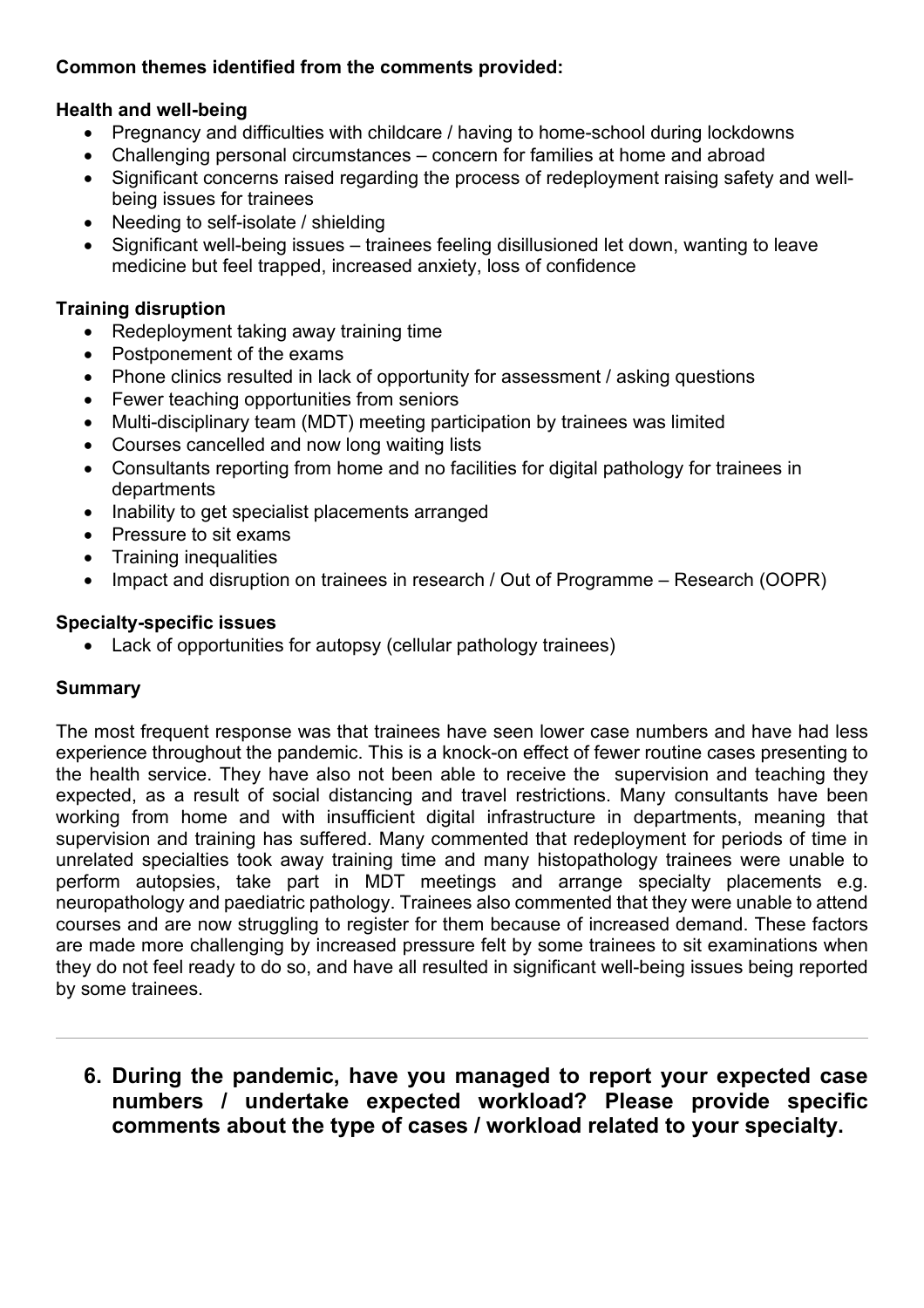

#### **Key**

- 1. Yes, I have been able to report / undertake my usual case numbers / work load without change.
- 2. No, I have not been able to report / undertake my usual case numbers / work load.
- 3. My case numbers and / or workload have increased but specifically due to COVID-specific cases I have not been able to see / undertake my usual diverse case load.
- 4. My case numbers and / or workload have increased but specifically due to COVID-specific cases but I have also been able to see / undertake my usual diverse case load alongside this.
- 5. Other (please specify in the comments box below)

#### **Common themes identified from the comments provided:**

- Many trainees experienced reduced workload
- Lack of consultant double-headed microscope teaching
- Lack of non-cancer histology cases due to changing clinical priorities (cellular pathology trainees)
- Significantly reduced opportunities to undertake post-mortems with some trainees reporting they are unable to perform any during the pandemic (cellular pathology trainees).
- Redeployment resulted in reduced case numbers relevant to specialty
- Those trainees who have achieved required numbers have had to work out-of-hours and at weekends as well as using teaching cases to boost numbers.
- Reduced frozen section experience (cellular pathology trainees)
- Impact on well-being and ability to revise
- Stress and impact on senior staff less willing to engage with training activities

#### **Summary**

The most frequent response was that trainees had been unable to report / undertake their usual case numbers or workload throughout the pandemic, with a lack of non-cancer related cases. 70 respondents reports that they had been able to report / undertake their usual case numbers and workload but from the comments provided, this was often at significant personal cost in terms of time and effort and trainees often had to resort to using teaching cases. Trainees also again reported that they were lacking the required supervision from consultants. It should also be acknowledged that there has been increased pressure and stress felt by senior staff and consultants over this period which has reduced their ability to engage with different training activities.

# **7. How has the diversity of cases / workload varied during the pandemic? Please provide specific comments about the type of cases / workload related to your specialty.**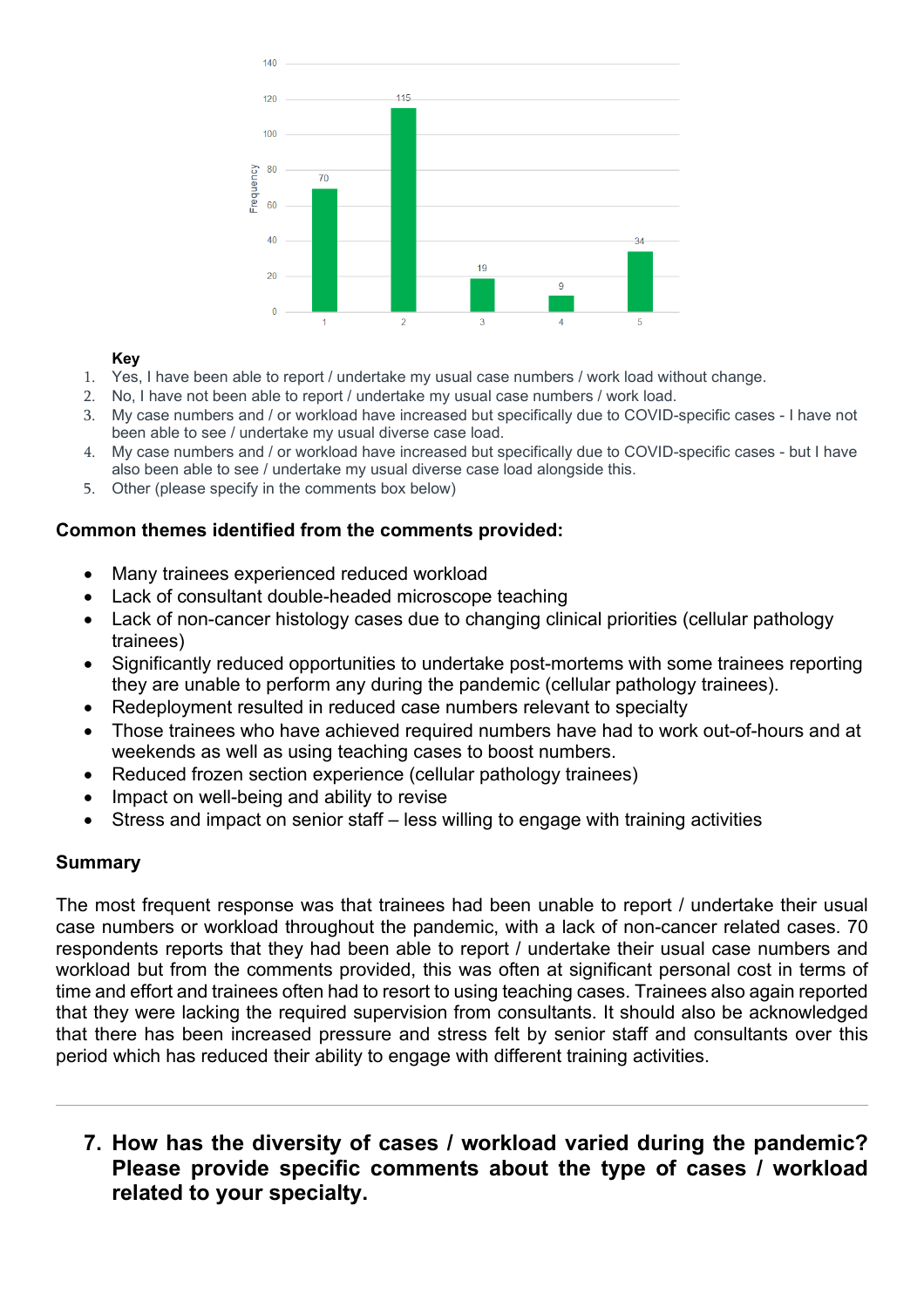

- Less varied cases with less non-cancer case work
- Very few cytology cases (cellular pathology trainees)
- More acute and often complex cases but fewer chronic conditions
- Restart of elective operating has resulted in increased pressure in some departments to meet the increased workload
- Junior trainees not seeing cases that would help their initial training

# **Summary**

Most respondents felt that the cases they had seen were less varied during the pandemic, 33% feeling that the variety was unchanged. They commented that often the complexity of the cases had increased and they were also seeing more acute conditions. The absence of the more routine cases has also had an impact on the more junior trainees and those just starting training as these cases would have formed the basis of their introduction to the specialties. Some trainees also commented that with the restart of elective operating, departments are now under increased pressure to cope with the extra workload which also may have a significant impact on training and the time available for teaching.

**8. This question is for cellular pathology trainees only. If you are not a cellular pathology trainee, please go straight to question 10. During the pandemic, have you managed to undertake your expected autopsy case numbers?**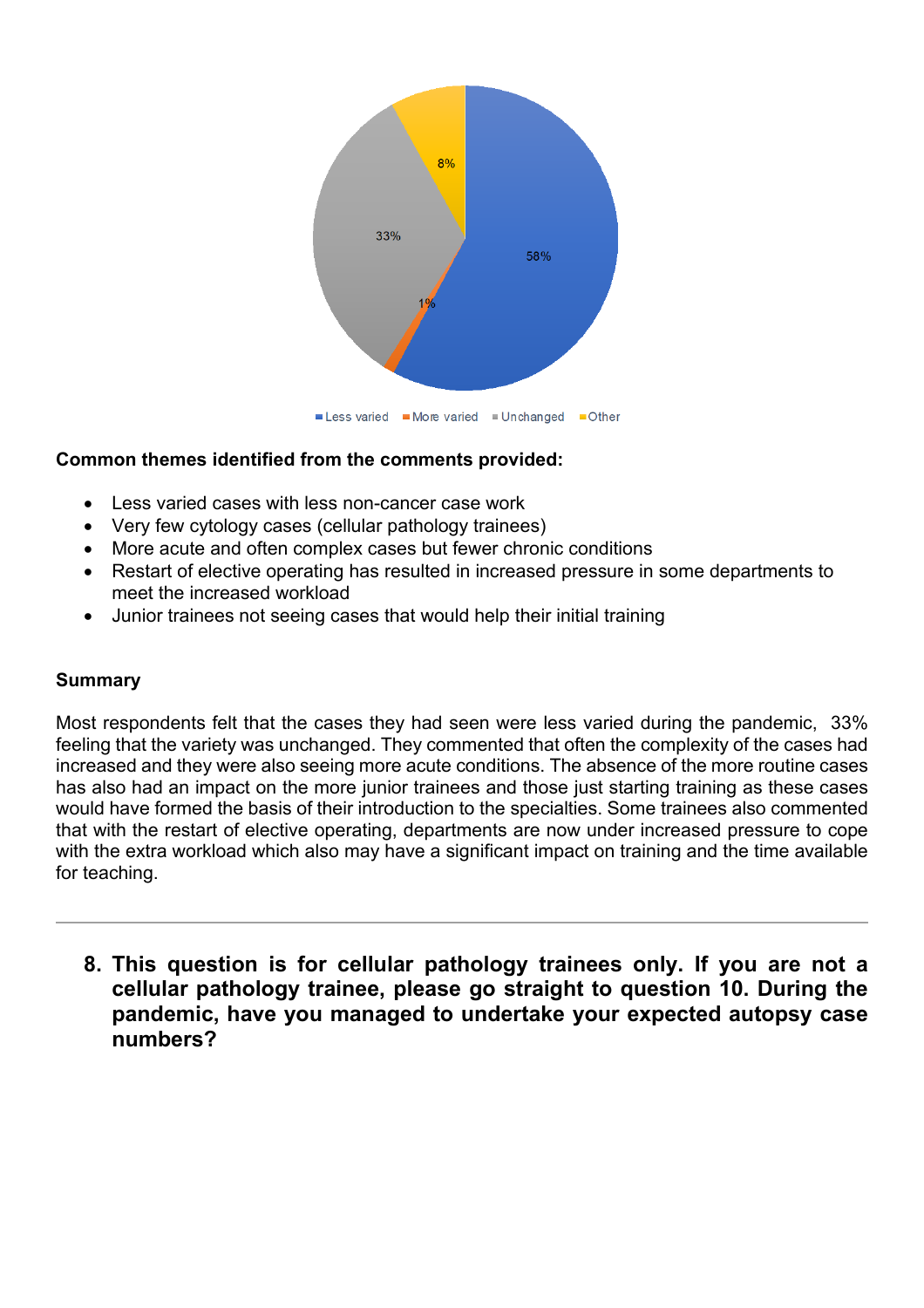

- Many trainees struggled to achieve sufficient / expected numbers as not permitted to perform them during the pandemic, unless they were post-Certificate of Higher Autopsy Training (CHAT) exam.
- Disruption to CHAT exam / preparation
- Trainees in Northern Ireland unable to travel to get sufficient numbers to enable them to sit the CHAT

#### **Summary**

Only 30% of respondents reported that they had been able to undertake their expected autopsy numbers with many trainees commenting that they had been unable to perform any at all due to the restrictions. Trainees who were post-CHAT examination reported that they were able to perform autopsies. There has been significant disruption to the trainees who are trying to prepare for the CHAT exam, with restrictions on travel preventing trainees from Northern Ireland undertaking the placements needed for them to have sufficient numbers to apply to undertake the examination. These factors will result in increased competition for autopsy opportunities amongst trainees who are trying to reach their required numbers now that they are permitted to attend the mortuaries again. The fact that a third of respondents were still able to achieve their numbers may also highlight an inequality in training related to autopsy access that may have been exaggerated by the pandemic.

**9. This question is for cellular pathology trainees only. If you are not a cellular pathology trainee, please go straight to question 10. Has the diversity of autopsy cases varied during the pandemic?**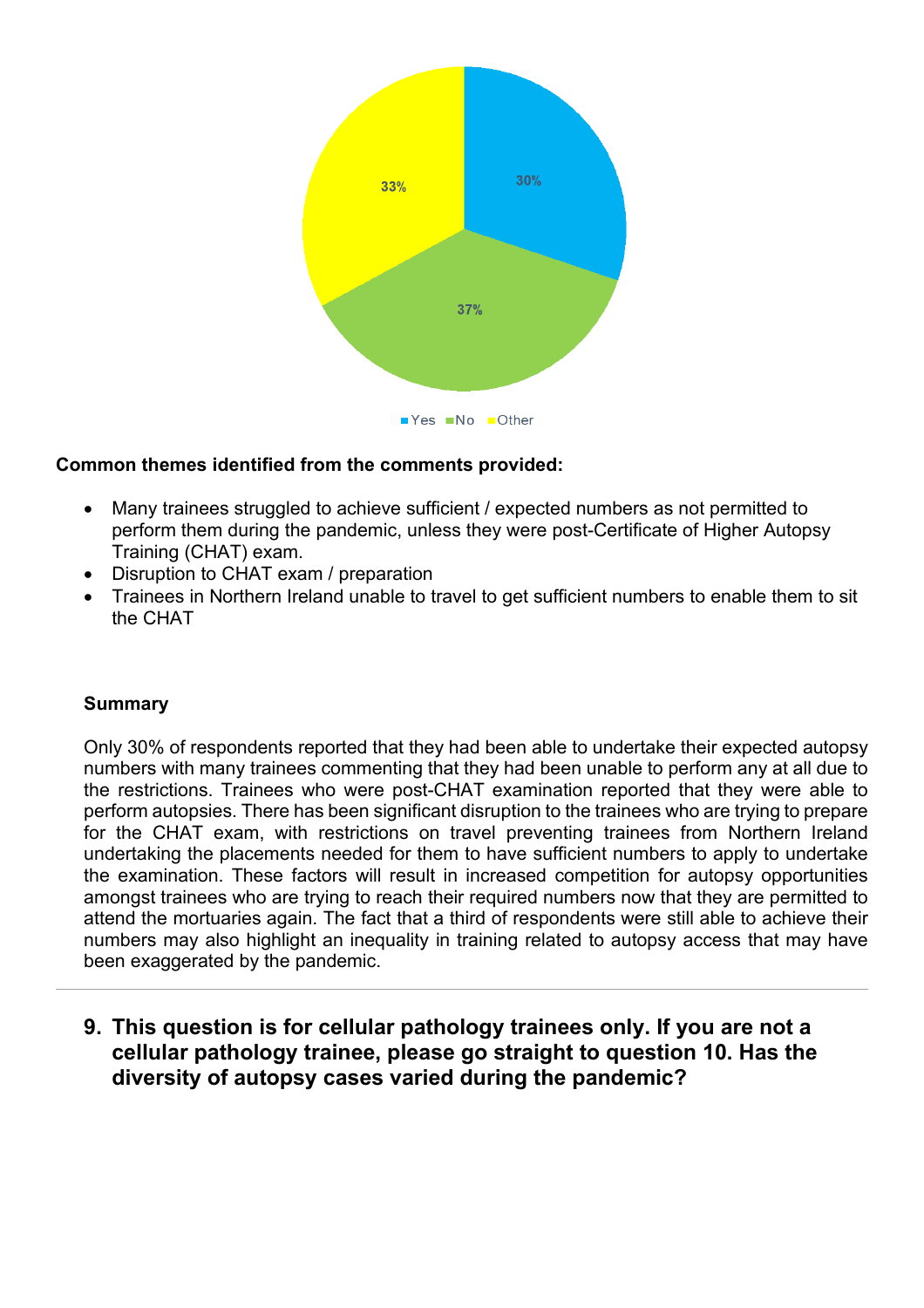

- Lack of post-mortem opportunities generally.
- Trainees now need to catch up with lost cases pressure as new trainees starting in the specialty also require case numbers too.
- Some trainees who were still able to perform autopsies experienced an increase in diversity and complexity, possibly due as they were more senior and therefore provided with more complex cases.

### **Summary**

For those who had been able to undertake autopsies, most respondents indicated that the diversity of cases had remained unchanged with only 17 respondents reporting that it was less varied. Trainees again highlighted that with new trainees starting in the specialty, there is now increased pressure to reach the numbers to satisfy training requirements. This will be more significant in areas where access to autopsies is very limited e.g. London deanery.

**10. Was any equipment provided within your department to allow remote supervision/learning during the pandemic? Please provide any specific comments. Please tick all the options that apply.**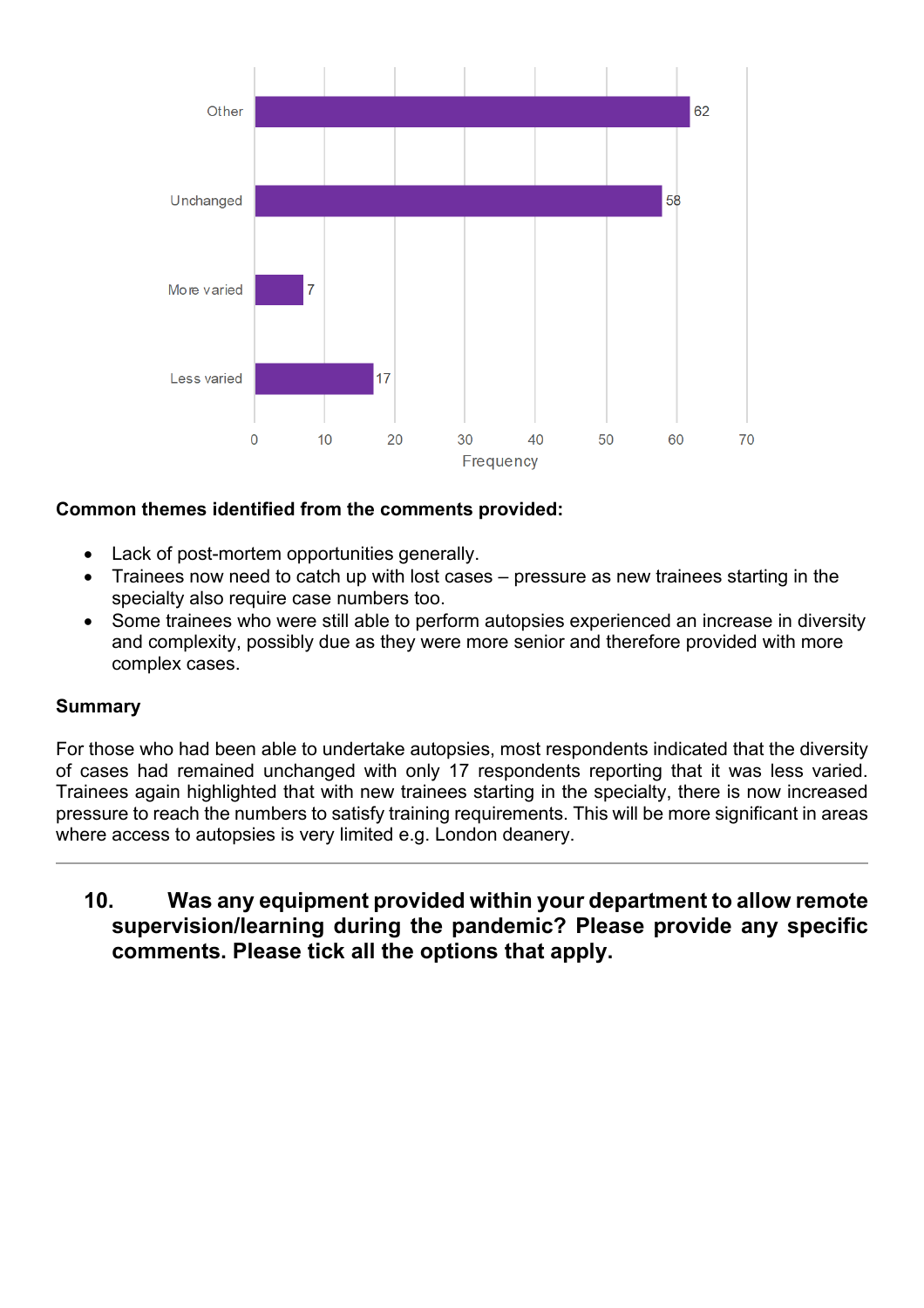

#### **Key**

- 1. No changes required (my department is digital and supervision already possible remotely)
- 2. Webcams provided
- 3. Headsets provided
- 4. No additional equipment provided and direct real time supervision is not taking place
- 5. No additional equipment provided and supervision as before
- 6. Remote teaching introduced in place of face-to-face regional teaching
- 7. Other (please specify)

### **Common themes identified from the comments provided:**

- Lack of real-time supervision and microscope double-heading (cellular pathology trainees)
- Teaching performed remotely but not supervision of reporting
- Software made available but no access to necessary equipment
- Those centres that were using digital pathology pre-pandemic were able to successfully integrate teaching and training
- Consultants often working at home and therefore no opportunities for supervision
- Some centres did provide webcams and headsets but this took significant time to do
- Example of good practice: social distancing measures were introduced and to maximise the information gain during double-heading sessions. These include: 1) perspex screens 2) rearrangement of equipment in consultant offices 3) consultant pre-screen cases reported by trainees and selectively double-report those that are of educational value or where errors may have been made. All consultants spent on average 30-45 minutes a day doubleheading cases (cellular pathology trainees).
- Inequalities as some trainees receiving teaching when in the department and others miss out when at home
- New computer screens provided for better digital pathology experience
- Trainees challenged by using virtual environment without support
- One multi-header microscope with up to 30 trainees challenging to accommodate all needs particularly with social distancing (cellular pathology)
- Overall a lack of teaching provided in many centres

### **Summary**

Most respondents reported that remote teaching had been introduced instead of face-to-face teaching. Many reported that webcams and headsets had been provided to support this. Significantly, only 11 respondents reported that their departments were fully equipped for digital pathology and that supervision could take place remotely, with 24 reporting that no equipment had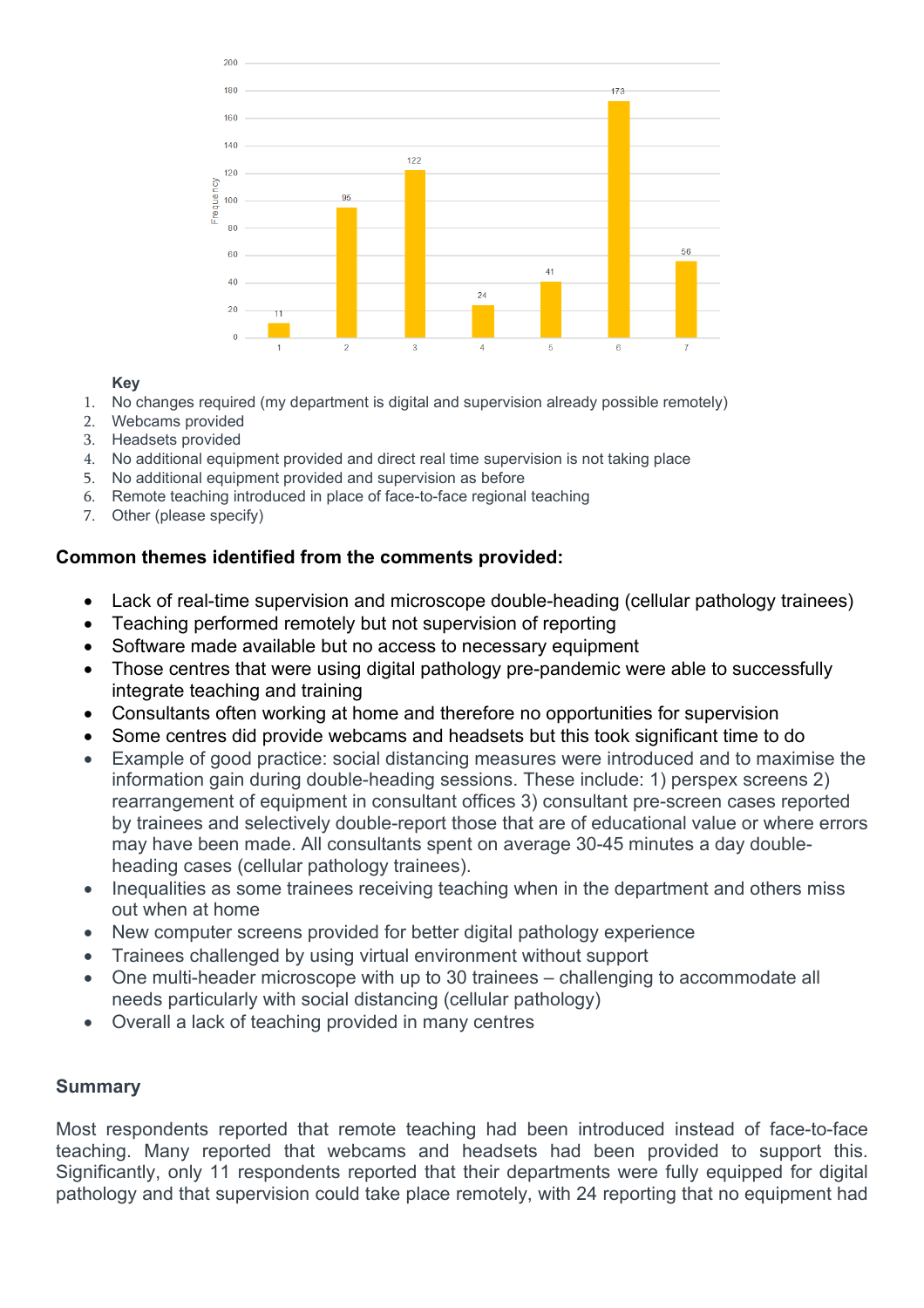been provided and there was no supervision taking place at all. Trainees commented that supervision was impeded by consultants working from home and there was a lack of digital resources to allow remote supervision. However, good practice was reported in that some trainees were provided with new computer screens to improve the digital experience and many were provided with equipment needed to engage in the virtual format. In those centres which were not able to undertake remote supervision, significant measures were put in place to allow supervision to take place as previously but with precautions put in place. However, due to social distancing, teaching taking place within departments could not be attended by all trainees meaning that some trainees missed out on this teaching.

# **11. If remote teaching was introduced what format did this take? Please tick all the options that apply.**



### **Key**

- 1. Lectures/presentation
- 2. Photographs/images of relevant aspects of cases
- 3. Scanned slide circulation in place of glass slides
- 4. Other (please specify)

### **Common themes identified from the comments provided:**

- MS Teams used to deliver presentations
- Live streaming of slides often poor quality
- Digital slides could not be accessed when outside the main teaching hospital
- Some trainees report no teaching provided at all

### **Summary**

Most respondents (219) reported that remote teaching took the form of lectures/presentations with 112 respondents reporting that scanned slide circulation was used. Microsoft Teams is the platform used most frequently. However, when slides were used, the quality of the images was often very poor. Issues with accessibility were also highlighted with trainees reporting that if they were outside of the hospital, the digital slides could not be accessed. Some trainees also reported no delivery of teaching. Access to teaching for specialty doctors was also raised as an issue.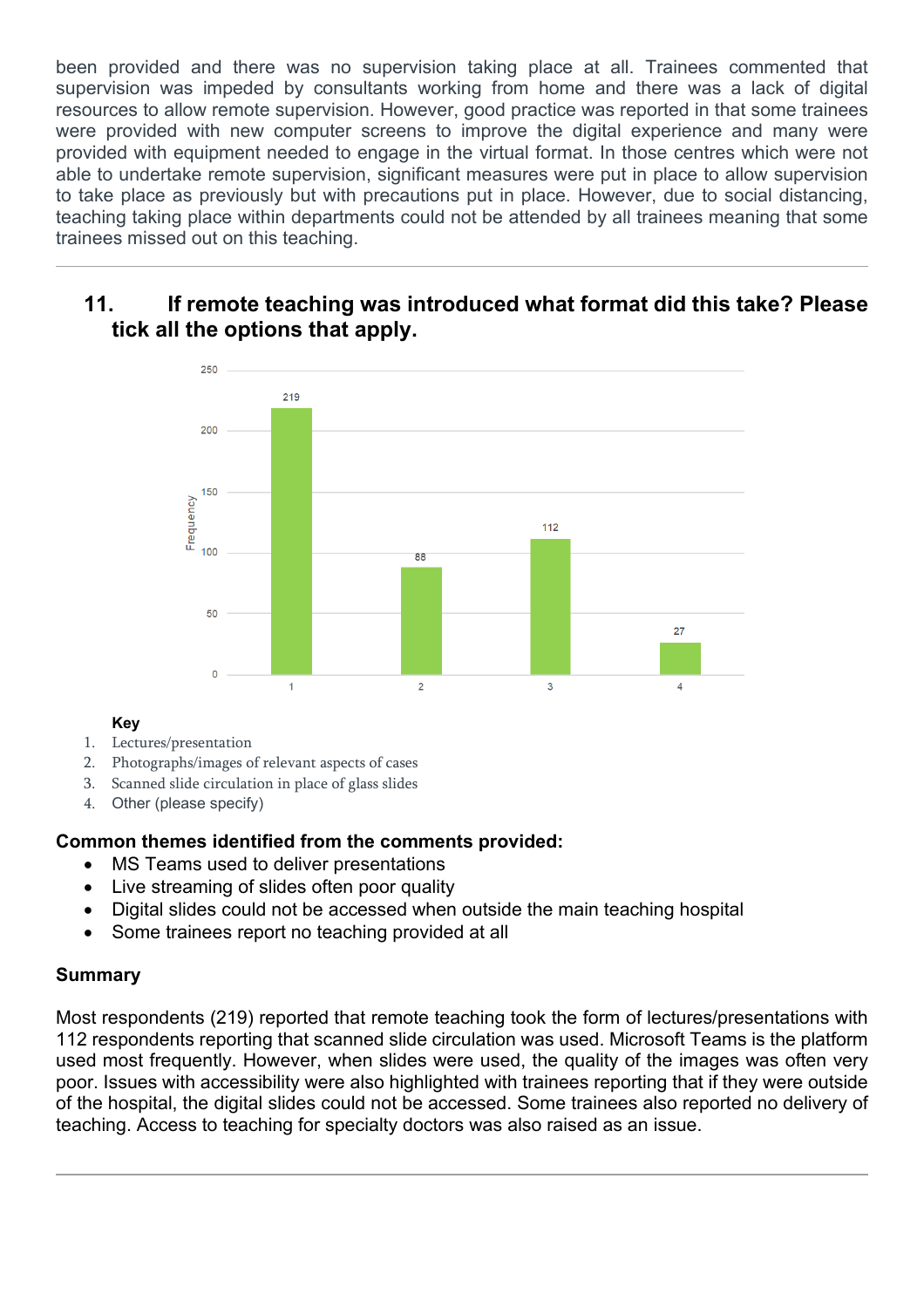# **12. Who delivers this remote teaching? Please tick all the options that apply.**



#### **Key**

- 1. Local department
- 2. Other departments within the same deanery
- 3. Other deaneries
- 4. Other organisation(s)/individual(s), please specify

## **Common themes identified from the comments provided:**

- Trainee organised session using Microsoft Teams.
- Teaching with consultants has now reduced again due to increasing workload and pressure in departments
- External teaching webinars circulated
- National teaching still delivered virtually in some specialties
- Attended presentations / teaching delivered by other organisations
- Missing opportunities to meet up and network

### **Summary**

Most respondents reported that the teaching was delivered by the local department or other departments within the same deanery. There were several trainees who commented that trainees themselves set up teaching sessions within their departments and many other organisations were able to support learning through virtual webinars and courses which is to be commended. However, it was also mentioned that teaching with consultants has also reduced with the increasing pressures on the workforce as the backlog of cases is being dealt with by the teams and this may have a significant impact on training.

# **13. What worked well about this remote teaching? Please provide comments**

### **Common themes identified from the comments provided:**

- Convenient and accessible
- Availability of cases before the teaching to review in advance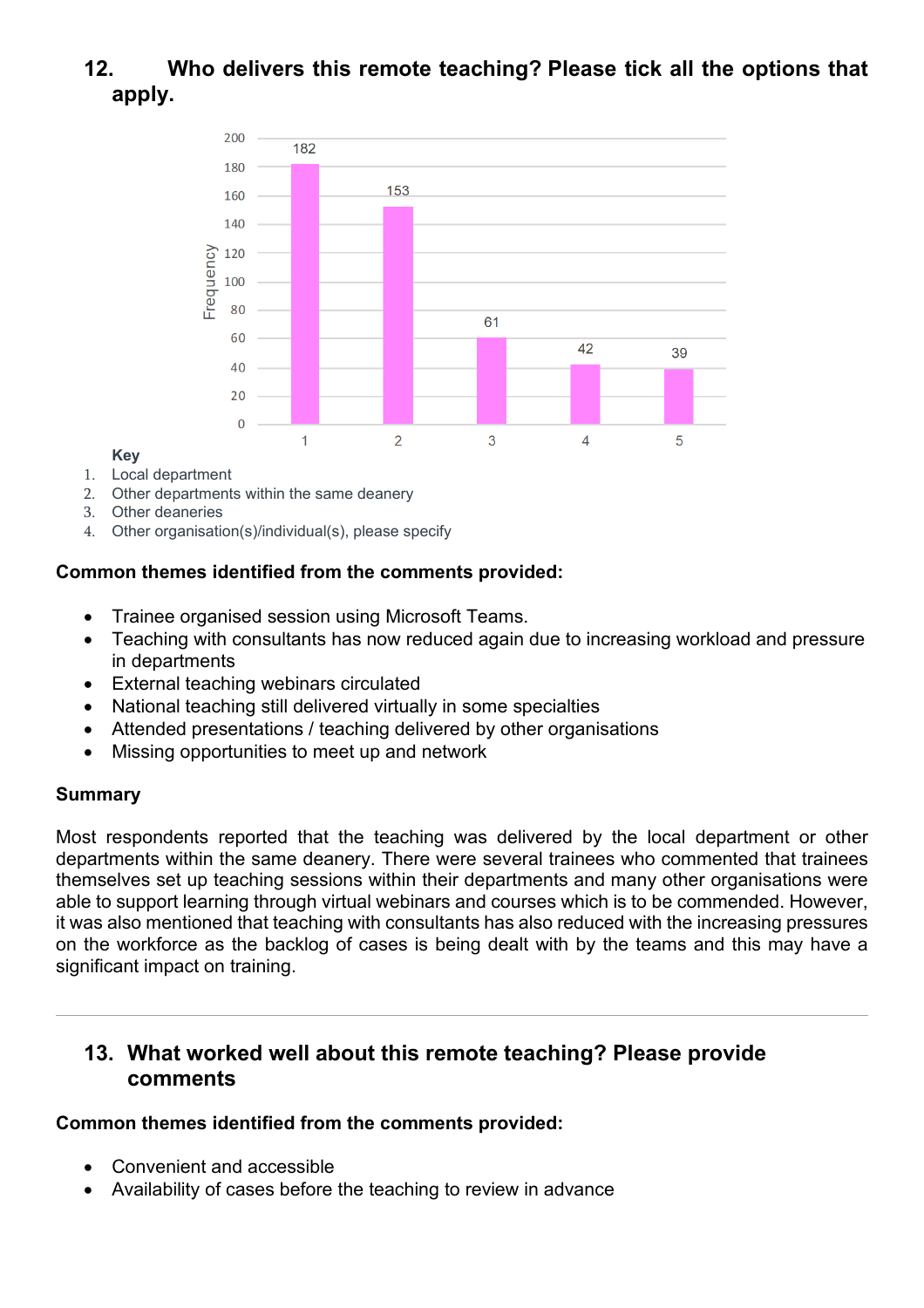- Benefits of no travel and reduced costs
- Recorded teaching very useful for those not able to attend
- Allowed increased flexibility for those with childcare considerations
- Less disruption to working pattern
- Access to teaching of niche or rare entities increased
- Access to international experts
- Some areas reported an increased amount of teaching compared to usual, for a period.
- Challenging for those trainees with dyslexia
- Excellent quality teaching delivered
- Easier to reach a larger audience over a greater distance
- Exposure to cases wouldn't usually see
- Resistance experienced when other registrars from within the deanery asked if they could join the teaching
- Remedial teaching needed to cover what has been lost and for those who were redeployed

### **Summary**

Overall trainees were very positive about remote teaching opportunities, providing greater flexibility to attend from home and at convenient times. It also saved trainees significant costs associated with travel and accommodation and provided greater access to some of the international experts. Recording of teaching sessions allowed trainees to re-watch sessions at their convenience or allowed trainees who were not able to attend at the allotted time to catch up when it was more convenient. However, consideration is needed for those trainees with more complex needs such as those who have dyslexia or who have hearing difficulties. Also, the accessibility of remote teaching could be improved further by allowing other trainees in other locations to access this teaching.

# **14. Were there any areas which did not work well when taught remotely? Please provide comments**

#### **Common themes identified from the comments provided:**

- Difficulty with group discussions
- More challenging to engage audience
- Connection issues particularly when viewing images
- Lack of ability to scan cytology slides
- Quality of images shown
- Lack of networking opportunities
- Trainees less willing to answer questions
- Not everyone using digital technology which presented challenges
- Lack of interaction
- Lack of equipment for trainees to be able to engage e.g. headsets and webcams
- Difficult to concentrate for such prolonged periods
- Missed face-to-face interactions
- Challenging IT infrastructure of Trusts
- Style of teaching has become more lecture-based rather than discussions
- Challenges with storing digital images
- Virtual fatigue in block teaching sessions

# **Summary**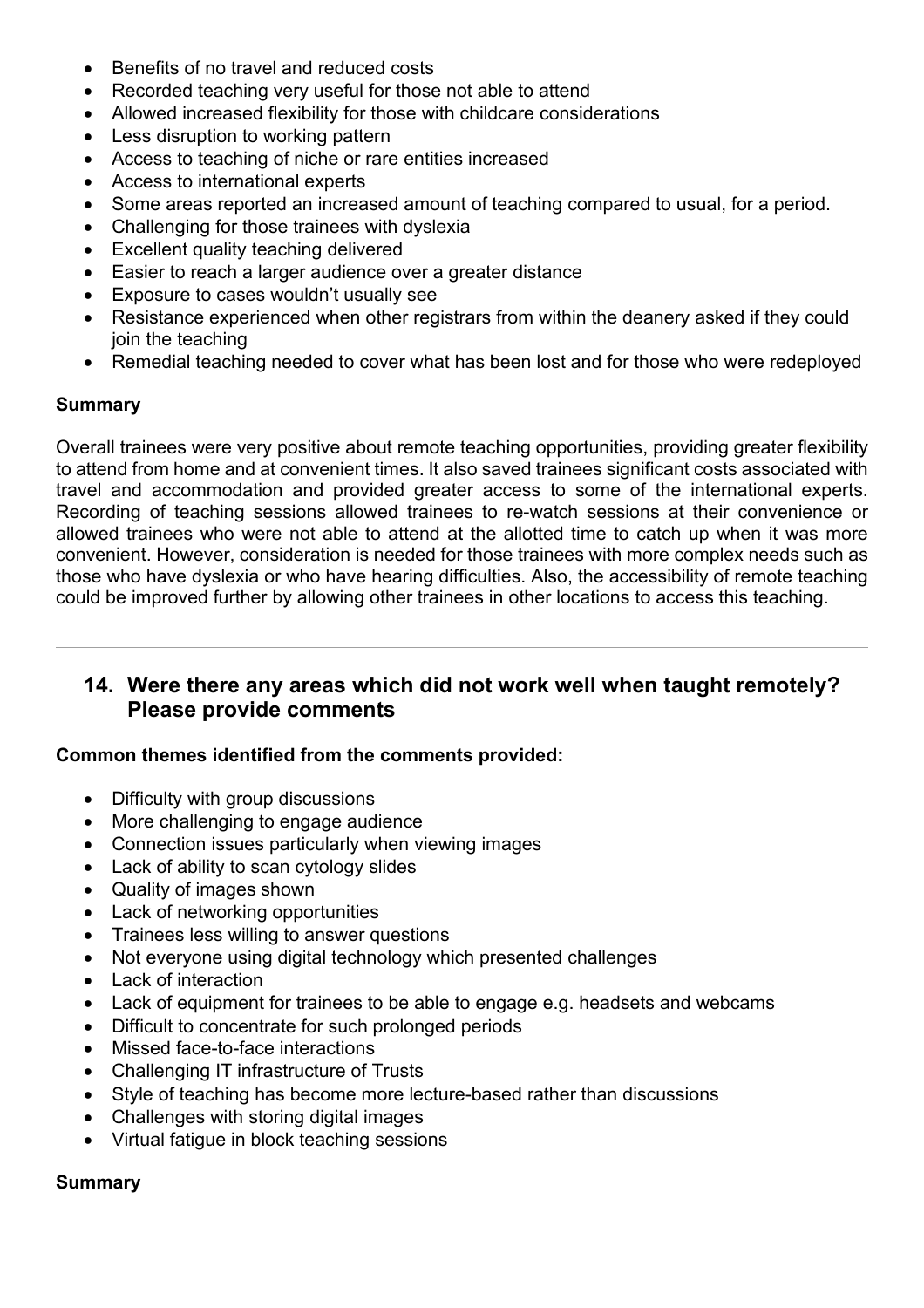Although remote teaching was considered to have many benefits, several areas were highlighted for improvement. Many commented on difficulties related to IT infrastructure and equipment which made access much more challenging. The quality of images shown was also very varied, possibly related to accessibility of slide scanners within departments. Trainee engagement in teaching sessions (for example, answering questions) was often reduced and respondents also commented that they missed the usual interactions and networking opportunities that face-to-face teaching usually provides. Some trainees reported that there were significant issues related to storage of digital images when creating and engaging with remote teaching sessions.

# **15. Would you like remote / virtual teaching to continue post-COVID?**



#### **Key**

- 1. Yes, I prefer this to face-to-face formats
- 2. Yes, but I would like a combination of remote and face-to-face teaching
- 3. No
- 4. Other (please specify in the comments box below)

### **Common themes identified from the comments provided:**

- Choice would be appreciated decisions can be made based on work commitments, travel, location, cost etc.
- Face-to-face provide better opportunities for interaction
- Virtual teaching dependent on quality of equipment
- Virtual has been beneficial for many trainees who would have otherwise had to travel significant distances
- Better quality digital imaging is needed to support this as a priority
- Whole-day sessions may be better in person
- Dependent on the topic being taught exam based teaching / courses may be better faceto-face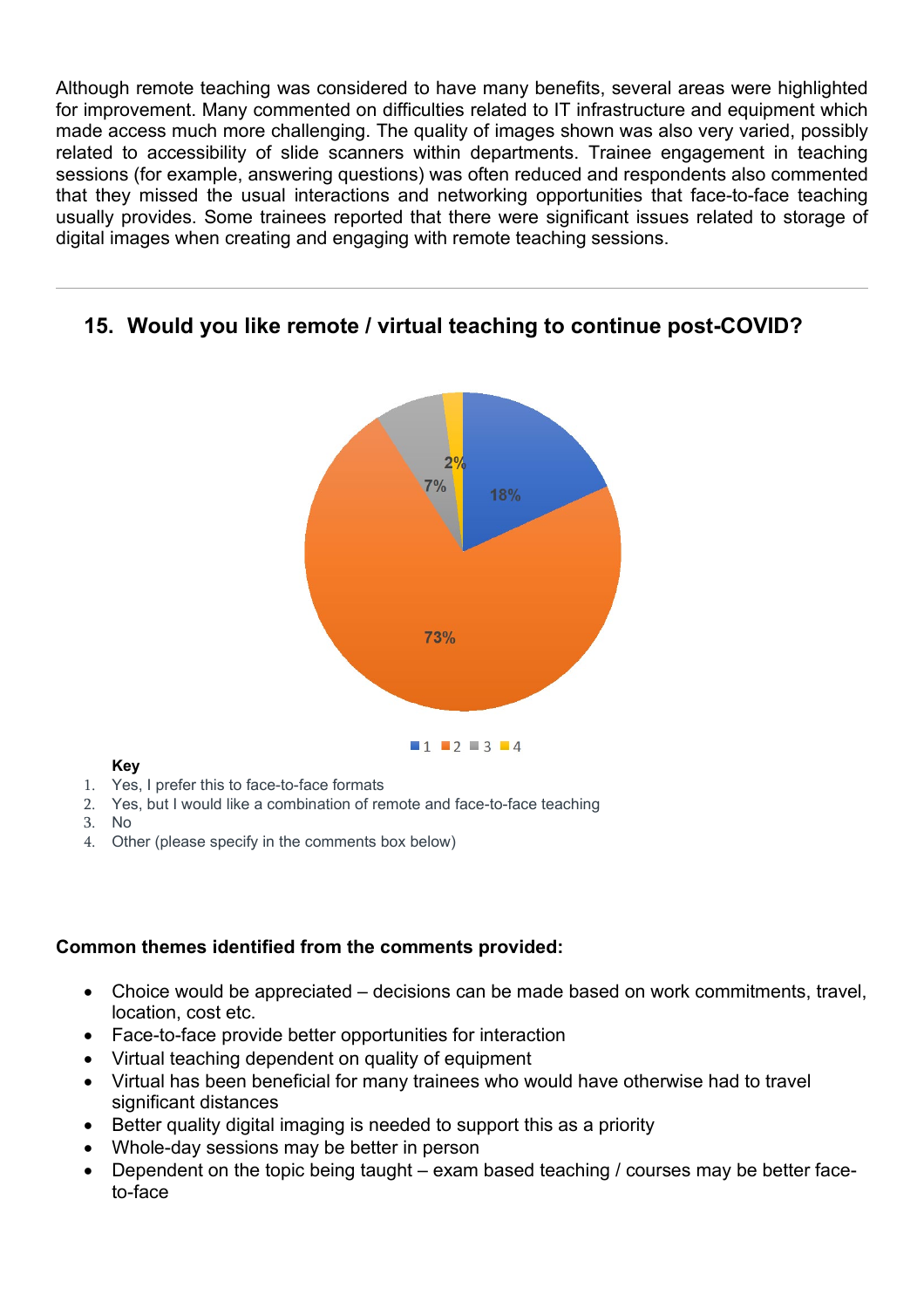- Benefits of access to recorded material after the session
- Online teaching can be easier to organise
- Virtual teaching allows better comfort and able to be in your own environment
- Many trainees reported that they would prefer to see a combined approach

### **Summary**

73% of respondents would like to see remote / virtual teaching continued but in combination with face-to-face teaching. However, if this is to be continued, significant investment is needed to support digital pathology engagement and access. Some teaching sessions may be better suited to a virtual arena but others may be better undertaken as face-to-face meetings. However, having a choice would be welcomed which allows trainees to consider other factors such as childcare, travel and accommodation.

# **16. Are there any other changes to training that you think would help in the current climate? Please provide details.**

### **Common themes identified from the comments provided:**

### **Health and well-being**

- More support for trainees unable to visit families abroad due to restrictions which is impacting negatively on training
- Addressing issues with burnout and workforce in departments
- Reduce pressure on trainees
- Concern from trainees at higher risk of severe disease from COVID-19 returning to face-toface exams.

### **Training strategy**

- More flexibility with reporting numbers
- Reconsider the lack of extensions to training given by deaneries
- Extra teaching to compensate for lost training time
- More regular teaching
- Better supervision by seniors in different specialties
- Centralised approach to training
- Communication needs to improve teaching sessions are good quality but the administration could be better
- More opportunities to develop research skills
- Address the impact felt by academic trainees
- Trainees should not be pushed through training results in lack of experience, competence and confidence
- Many trainees are rotated out of their department as certain services may not be present at their hospital and therefore they do not see examples of these cases. Some trainees would prefer not to be rotated out of departments, out of their geographical area and support network.
- More understanding and flexibility from HEE in relation to extensions to training so that trainees can make up the time that they have lost.

### **Training resources**

- Online sessions from the College about exam formats for both medical and non-medical trainees
- Improved IT systems and access to digital pathology